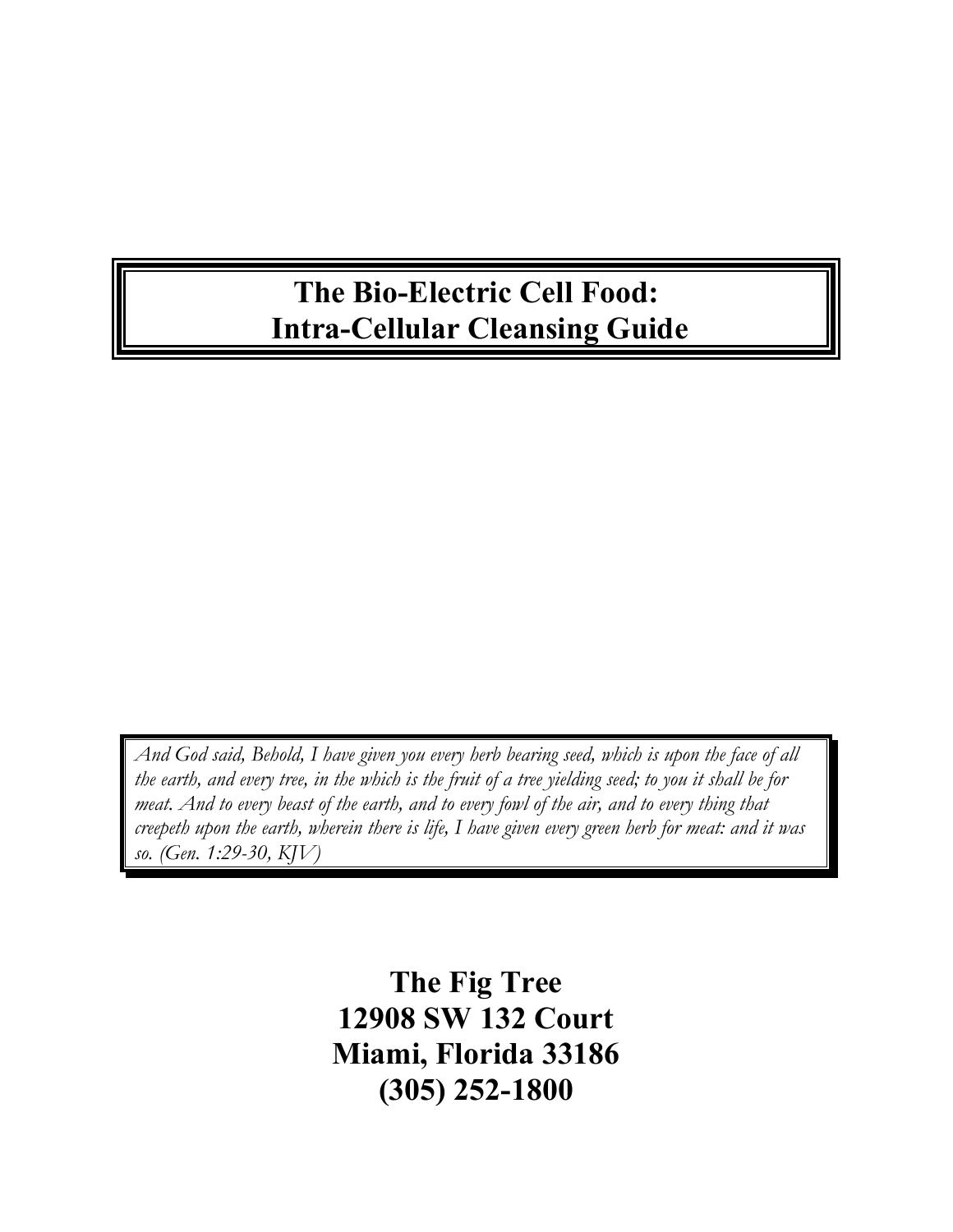#### **IMPORTANT NOTE FOR THOSE BEGINNING OR INTERESTED IN THE USHA/FIG TREE ENTERPRISES INTRA-CELLULAR CLEANSING PROGRAM**

**Please be advised that purchasing The Fig Tree's Electric Cell Food products as recommendation for reversing severe nutritional deficiency and imbalance in the body is merely a** *general recommendation***. It is not our suggestion that our Electric Cell Food products cure severe imbalance conditions, neither do we make claims that The Fig Tree's Electric Cell Food products in anyway are to be used in place of medical advice from a licensed medical professional, nor are they to be used in the place of medications prescribed by a physician.** 

**The Food and Drug Administration has not evaluated statements made about specific supplements nor does the Food and Drug Administration recognize that any nutritional supplement is to be used as a cure for any condition.** 

**Nutritional, herbal, mineral, and Electric Cell Food product supplementation, can be beneficial in certain health circumstances but not in every circumstance. Before using any nutritional supplement it is strongly advised that YOU seek the guidance of a licensed health care professional to help guide YOU in choosing any supplementation program.** 

**The Fig Tree's Electric Cell Food suggestions for conditions such as AIDS, HIV+, Paralysis, Cancers, and certain other imbalances ARE NOT to be considered cures or possible remedies for these conditions, but rather supplements that may possibly enhance the quality of life by helping the immune and/or nervous system.** 

*The information contained herein is based on almost three decades of The Usha Herbal Research Institute/Fig Tree research as well as very well research and documented information available in the public domain.*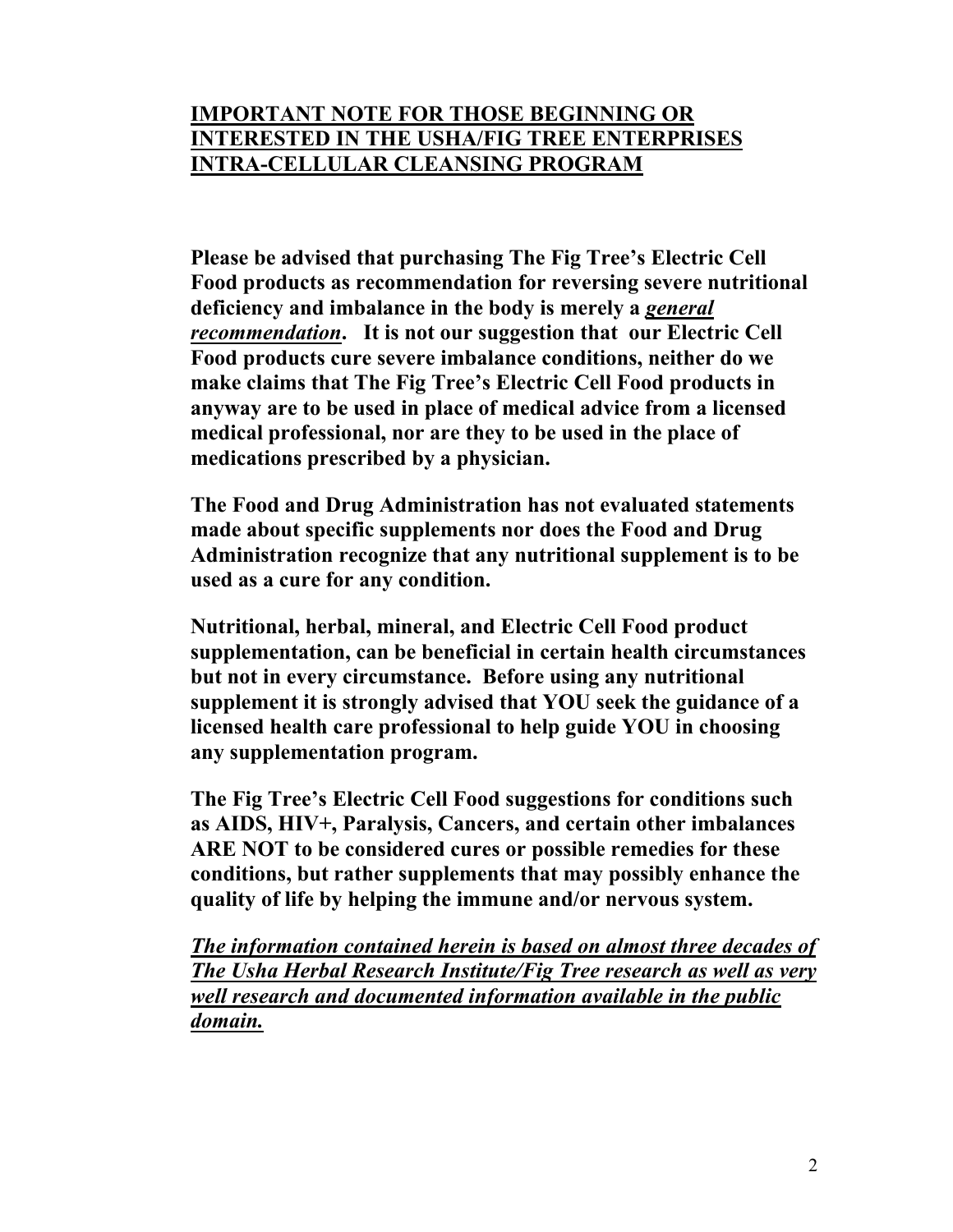The USHA HERBAL RESEARCH INSTITUTE (USHA) is a wellness organization that specializes in the research and development, dissemination of information, about African herbal healing modalities and other natural substances. In strategic alliance with The Fig Tree Enterprises (manufacturing arm of USHA that specializes in the production, wholesale, retail and distribution of the Electric Cell Food or vegetation cell food products), our mission is to foster health and wellness and maintain bio-energetic system, bio-mineral balance and "wholistic" harmony according to the Laws and Principles of Nature.

After nearly three decades in the forefront of field research and clinical studies which address the cellular cause of disease in people of African ancestry. USHA'S commitment is to reconnect people of African ancestry with African healing modalities and cultural traditions of using natural foods and vegetation cell food (a.k.a. electric cell food) as a way of understanding basic healing principles of natural reversal and elimination of disease.

Dr. Sebi, founder of USHA came to the United States as a 20 year old self-educated man who was diagnosed with asthma, diabetes, impotency and obesity. After unsuccessful treatments with conventional doctors, Dr. Sebi was lead to an herbologist in Mexico.

Finding great healing success from all of his ailments, he began creating natural compounds from electric herbs and foods geared for intra-cellular cleansing and the revitalization of all the cells that make up the human body. Inspired by his personal healing experience and knowledge he gained, he developed a unique approach to herbalism that is rooted in over 28 years of field research, clinical studies of genetics as well as practical common sense experience.

Dr. Sebi is an Intra-cellular Therapist, Biochemist, Herbalist, and Naturalist. He is a native of Spanish Honduras. Dr. Sebi along with his wife Maa has personally observed studied and catalogued herbs in Latin America, Africa, the Caribbean and the United States. As a result, he has successfully created natural compounds from electric herbs and natural foods designed for intracellular cleansing and the revitalization of all the cells that make up the human body.

Additionally, Dr. Sebi built the USHA Healing Village located in Honduras, Central America. Hundreds of visitors journey thousands of miles spending weeks at a time indulging in the thermal waters and herbal therapy designed especially for cellular regeneration and rejuvenation. The environment at the Village is 100% natural and peaceful and is surrounded by natural hot springs –all the ingredients necessary for a swift recovery from any pathology/illness.

The purpose of our Institute is to promote the understanding, preparing, use and standardization of African practice of health restoration and knowledge to the forefront of the healing practices of the world. To this end the USHA Herbal Research Institute mission is to:

A. Educate and inform people of African ancestry while embracing the general public on Intra-cellular and Cosmo therapeutic health practices;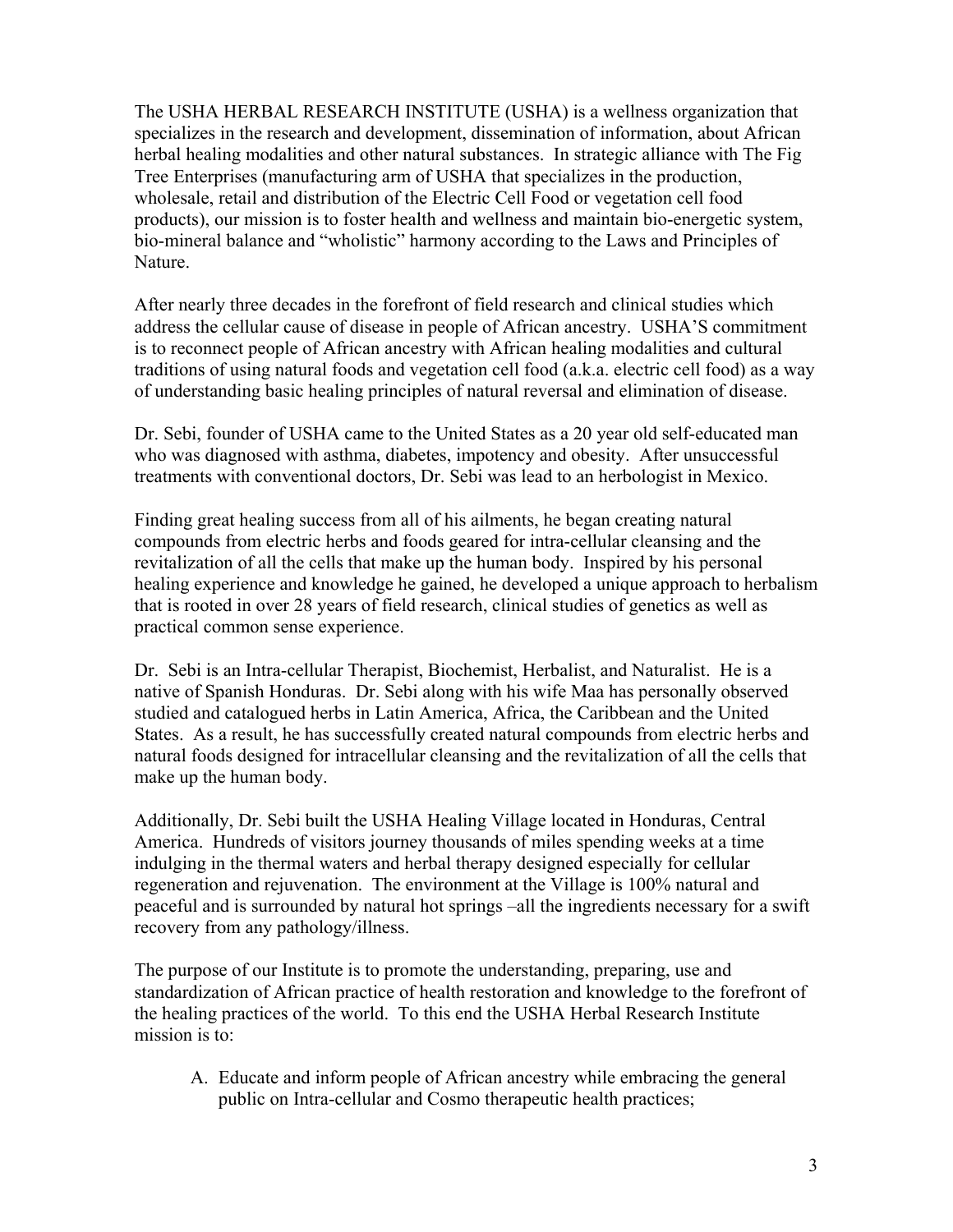- B. Provide a depository of herbal remedies and other natural techniques and procedures;
- C. Assist in the distribution of products and information consistent with natural African healing modalities; and
- D. Establish therapeutic centers and rejuvenating environments to serve as models for maintenance of natural health.

Africa has quietly nurtured and supported the world's sciences for centuries. Now, she demands that we her children, return home to our place of genesis; the path to good health and full life. Our institute has taken up the responsibility to engage in the kind of research that results from natural scientific findings. Through natural scientific findings, we observe that disease or pathology is not a mechanical occurrence, it is a natural one.

While the manifestation of disease can be caused by mechanical means (i.e. mental and/or emotional stress, poor eating habits and nutrition, repressed emotions and/or sleep deprivation as well as extrinsic poisons) the damage is to a natural biological structure. This indicates that the approach has to focus on the natural biological structure; and, the approach to reversing and eliminating severe nutritional deficiency and mineral imbalance, requires a "wholistic" treatment process that addresses an individual's genetic, biochemical and electrical structure.

Through this natural approach USHA has developed what is known as Intra-Cellular Cleansing or cellular body rinsing.

#### *Summary of Intra-Cellular Cleansing*

Intra-Cellular cleansing means what it implies. It is a cleansing or cellular rinsing of every cell. This cellular cleansing process insures proper nourishment and strengthening of the cells, whilst cleansing the entire cellular matrix or every cell that makes up the "whole" body systems. Simply stated, (and it bears repeating for emphasis) it is the cellular cleansing of every organ that comprises the human organism.

The cells that make up the various organs or body systems are cleansed and rinsed with our natural vegetation cell food or "electric" cell food. Our compounds break down calcification, toxins, acids and mucus build up that has accumulated in the body over the years.

After breaking down of cell debris with our compounds, the cells then undergo a series of rinsing that completes the process. Without completion of this process, and, if toxins are not eliminated, they will be recycled throughout the entire body manifesting in DISEASE OR SEVERE PATHOLOGY.

Eventually, an individual will get a breakdown in the weakest organ due to its inability to cope with the influence and the effects of the toxic buildup.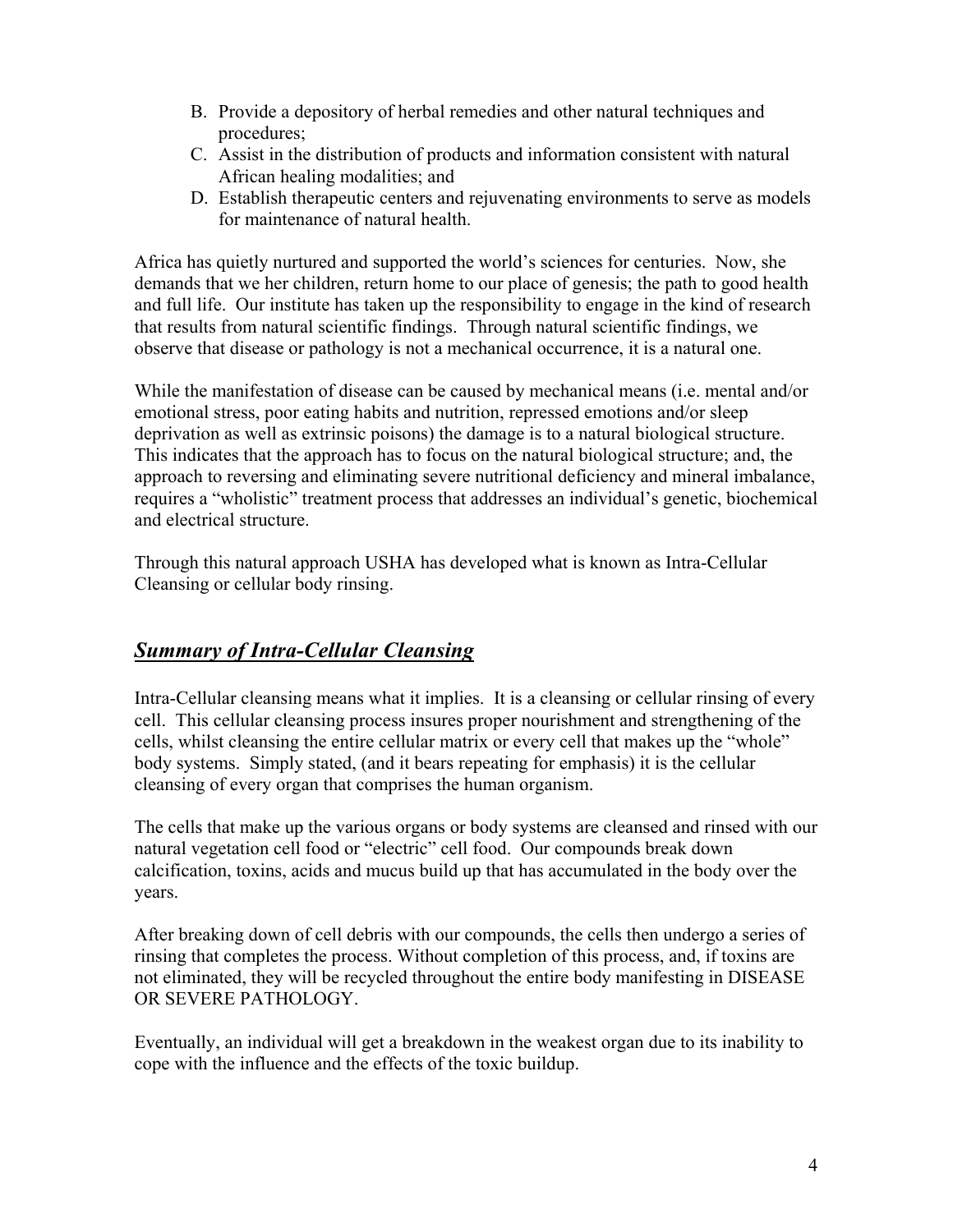The colon is a very important organ that must be cleansed and detoxified before health can truly be restored. The colon cannot, however, be the only organ to be cleansed (as some individuals have experienced with colon detoxification products), because this leaves the other organs in a toxic and severe nutritional deficient and imbalanced state resulting in ill health and harm persists.

Therefore, it is at the cellular level that the individual cells must be cleansed. The intracellular structure of each cell must be purged before rebuilding, rejuvenation, and regeneration will take place.

The primary organs of elimination are listed and described below:

*The Colon* is the sewer system of the body where most of the toxic wastes go for elimination. It is a tube approximately 6 feet in length and about 2-3 inches wide. Its walls can stretch up to 5 times its original size with impacted fecal matter, which happens to people with extended midsections. It can also hold more than 30 gallons of fluid.

The colon is where your body absorbs water, synthesizes some vitamins, and provides the body's first line of defense by billions of 'beneficial" bacteria commonly known as "healthy flora" or probiotics. These organisms help maintain a healthful intestinal environment and are critical to digestive and elimination processes.

During your intra-cellular cleansing phase some of these beneficial bacteria will be lost and so they must be replenished with the use of our electric cell food, diet and you may wish to consider adding **Acidophilus:**

The human intestinal tract contains both friendly and unfriendly bacteria. Antibiotics, fast food, birth control pills, preservatives and refined sugar can upset your system's natural balance. **Acidophilus** helps your body synthesize essential vitamins in the intestinal tract, produce enzymes important for proper digestion of food, promote regularity and good gastrointestinal health and contribute to pleasant breath. **Acidophilus** may help with lactose intolerance and may reduce blood fat and cholesterol levels.

Within the colon, poisons are created every day by the effects of improper elimination (fermentation & putrification). Once efficient bowel elimination (2-3x a day) is impaired, toxins will accumulate and be absorbed into the bloodstream. Once this is happens, these physiological toxins can circulation throughout the body and hinder cellular, organ and system function, accumulating in tissue over time, eventually manifesting in disease of some form or another.

Toxins being leached into the blood stream create a stress load for the liver, kidneys, lungs, lymphatic system and skin. Building or restoring health in any form must begin with cleansing and restoring efficient bowel function.

**The Liver** is the largest internal gland of the body and one of its most complex organs, said to be the only one capable of regenerating itself if even 80% of it were removed. More than 500 of its functions have been identified.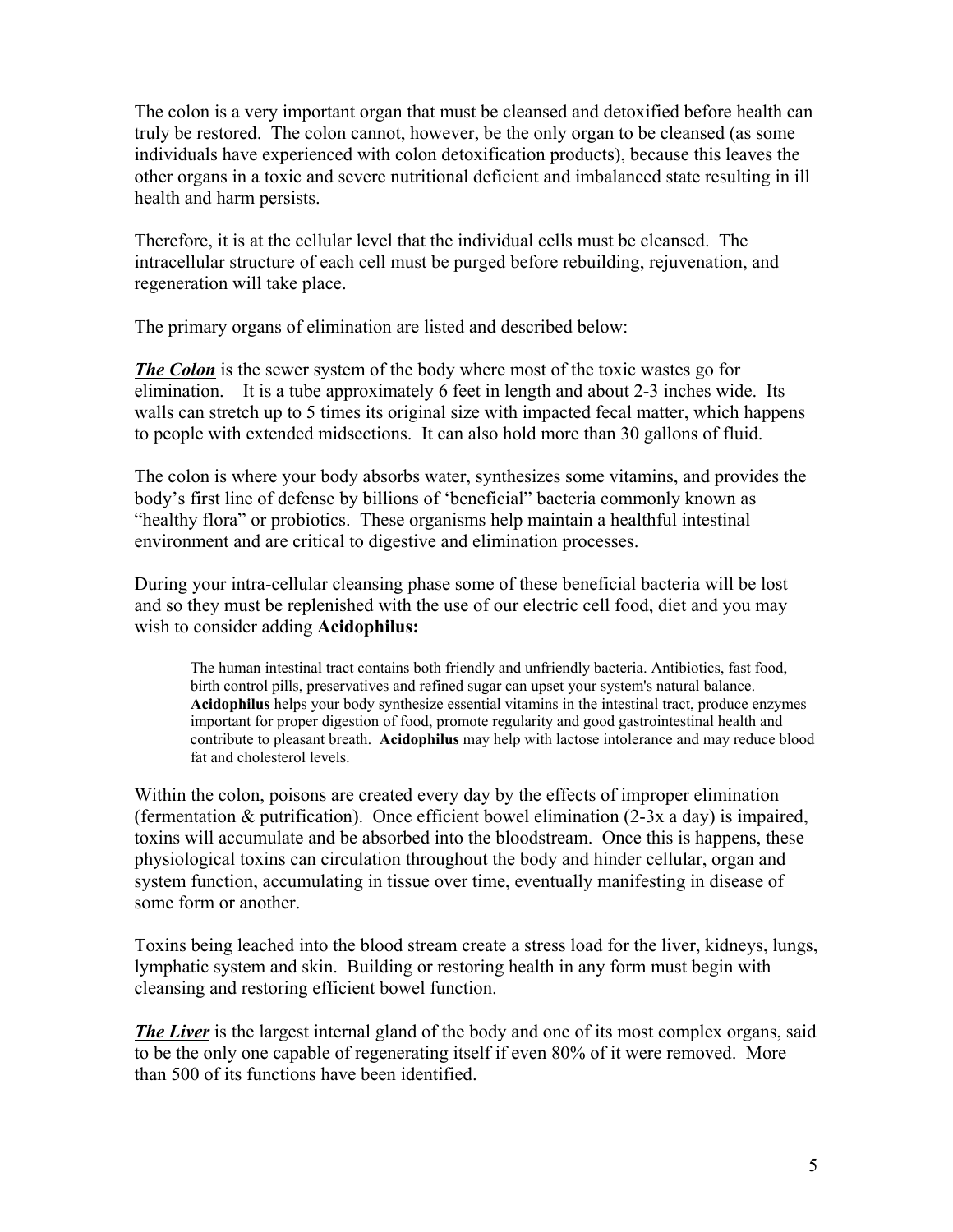Among its major functions are the production of bile to support digestion; the secretion of glucose, proteins, vitamins, fats, and most of the compounds of the body; the processing of hemoglobin for vital use of its iron content; the conversion of poisonous ammonia to urea; processing excess estrogen in the body, and is the main chemical plant that detoxifies the body's fluids by altering the composition of toxic substances.

The liver's hepatic cells also detoxify numerous ingested substances like alcohol, other toxins and various poisons produced within the intestines. The liver is constantly working to detoxify the body of harmful toxins.

The liver is the first detoxifying organ of the body to take up the overload effects of poor digestion and bowel elimination. Over time, coupled with poor dietary choices and eating habits, the liver can become congested, impairing the efficiency of many of its lifepreserving functions.

The intra-cellular cleansing will also cleanse and support liver function, as its tissues can become laden with pollution from continuous detoxification. It is critically important to the restoration and maintenance of good health and life that the liver continues to function well.

**The Kidneys** are two powerful fist-size organs that work nonstop, 24 hours a day, never resting, until the day we die. Their critical function is filtering the blood, removing urea, toxic chemicals, salts and excess minerals, and other soluble waste from the blood plasma through a complex filtration network, out through the urine.

All the blood passes through the kidneys about 20 times every hour. That's about 1183 liters a day. The kidneys also maintain the critical water-electrolyte balance essential for efficient metabolic functioning.

When bowel elimination is impaired, and/or when digestive enzyme activity is low as it is with many people, undigested proteins enter the bloodstream, creating additional elimination responsibilities for the kidneys.

Over time the tissues of the kidneys can become congested with bio accumulation and impair their function, contributing to a plethora of ill conditions. Maintaining efficient kidney function is critical to restoring and maintaining good health. The intra-cellular program cleanses and supports kidney function.

**The Lungs** are a remarkable pair of highly elastic life-sustaining organs that facilitate the processing of the air we breath to oxygenate the tissues throughout the body, without which, we could not live.

The lungs also remove loads of toxic (acidic) wastes from metabolic functions, and other toxic waste from the blood, chemically bound to the carbon dioxide in its remarkable exchange process. Like the liver and kidneys, when excessive internal pollution exist creating toxic loads on the body's channels of elimination, the tissues of the lungs can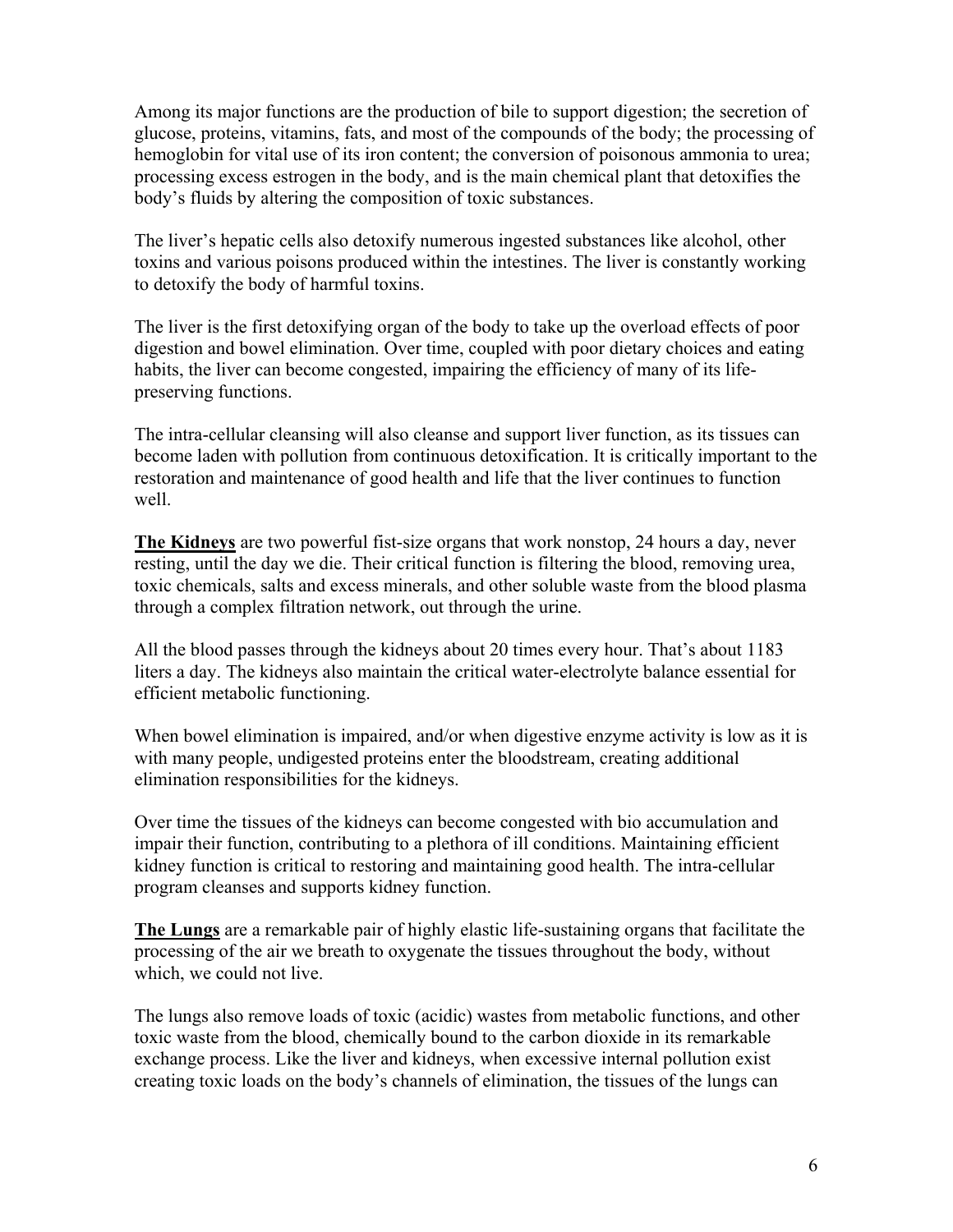become congested with acidic bio accumulation and over time, impair their efficient function. During your intra-cellular program, your lungs are also supported.

**The Lymphatic System** is a vast, complex network of capillaries, thin vessels, valves, ducts, node and organs (tonsils, appendix, thymus, spleen) that help to cleanse, protect and maintain the internal fluid environment of the entire body, by filtering, producing and conveying lymph. The lymphatic network also transports fats, proteins, and other substances to the blood system, and restores 60% of the fluid that filters out of the blood capillaries during normal metabolism.

While the network of blood vessels have the heart to continuously pump the blood, the lymphatic network of vessels is propelled by various body dynamics such as respiratopressure changes, muscular contractions, and movements of organs surrounding the lymphatic vessels that combine to pump the lymph through the lymphatic system.

Toxic substances filtered from the blood by the lymphatic system are removed through the capillaries that abound the dermis of the skin, forming a continuous network over the entire body. They are expelled through the sweat and some are also dumped back into the intestines for removal.

Throughout your intra-cellular cleansing program it is essential that consistent EXERCISE be maintained to create the body dynamics and sweating necessary for the lymphatic system to function optimally for sustained health.

**The Skin** is a tough, supple, cutaneous membrane that covers the entire surface of the body. It is composed of a thick layer of connective tissue called the dermis and an epidermis of five layers of cells. The skin replaces itself every 28 days as the cells of each layer migrate upward as they mature.

The skin expels waste through the dermis brought by the lymphatic capillaries when the skin is cooling the body due to a rise in temperature, such as in exercise. The skin is the largest organ to expel toxins from the body, and is also the largest one to ingest toxins from the environment, through hair treatments, deodorants, and other cosmetic preparations. Be mindful of things you put on your skin.

# *ELECTRIC CELL FOOD & REVITALIZING THE BODY*

Our compounds are carefully designed to concentrate on a specific area, but also have the ability to work together to provide a complete cleansing to remove the toxins, acids, and mucus poisons that we have accumulated over years. We are targeting the cellular cause of disease not the symptoms. Depending upon where the toxins, acids and mucus have accumulated that area or organ often manifests in disease and/or disease consciousness as well.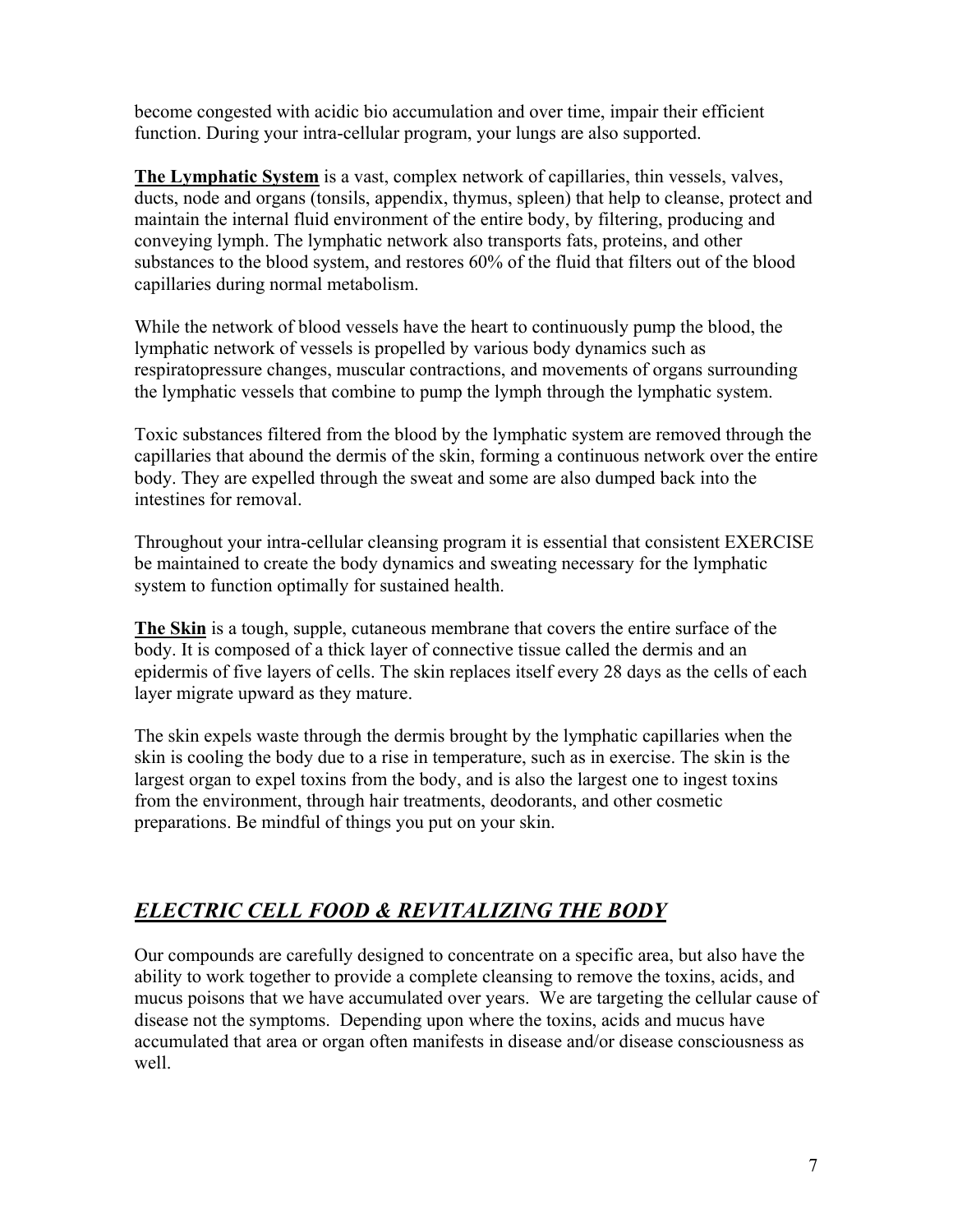As a result of working with this approach to healing, we have been successful in reversing many basic and life threatening manifestations for almost three decades.

When disease is present we find that cells become covered with mucus or are in an acid state and each cell becomes deprived of oxygen, which is the life food of the cells. Due to deprivation of oxygen determination or cell erosion begins.

Deterioration of cells means that the cells are simply rotting; caused by lack of oxygen. This is called *uncontrolled mitosis.* Mitosis is necessary for regeneration of cells but *uncontrolled mitosis is disease manifested.*

For example, if the concentration of toxins, acids, and mucus is in the bones, you know that the calcium cells are being damaged, so the proper structure of calcium fluoride and calcium phosphate needs to be administered. However, when the toxins, acids, and mucus attacks or concentrates in the blood, then, that is an indication that the red blood (iron) cells are being damaged, and so it affects the body's total biochemical function.

Wherever the toxins, acids, mucus rests, that group of cells will be suffering from lack of oxygen, robbing you of your strength and minimizing your immune systems' ability to fight back.

The mineral and biochemical support of your body's electrical pulsation are replaced naturally through our compounds. An herbal treatment such as our Intra-cellular cleanse is gentle and more gradual in its action. It allows the body to heal and rebuild itself because it provides a rich source of highly concentrated bio-mineral nutrients (such as iron phosphate, carbon, sulfur, magnesium, etc.) that are rapidly absorbed into the body.

This kind of healing modality (while not the only one) promotes and brings about a reversal and elimination of the condition in a balanced fashion. The body gradually becomes more vital and the individual has an opportunity to see and understand the factors that initially led to the manifestation of disease and pathology.

Our herbal compounds have been created to extract, remove, and eliminate, acids, toxins and mucus in any given area of the body. It is necessary for the body to be cleansed "wholistically". The compounds are unique—they work to cleanse the body as a whole.

USHA/The Fig Tree's herbal compounds as previously stated in this guide are electric cell food. They carry electrical energy directly to the cell and nourish them. Our compounds are designed to have an affinity to the cells and organs which effectively addresses the entire cellular matrix or structure. Our vegetation compounds or electric cell food help the cells to "remember" its healthy state and activates DNA to replicate healthy bio-mineral balanced cells.

This activation of cellular memory is triggered by the electrical energy synergistically created by our herbal compounds. Since our bodies are completely electrical in nature, our compounds, supports and amplifies our cellular matrix's capacity to transmit optimum cellular energy.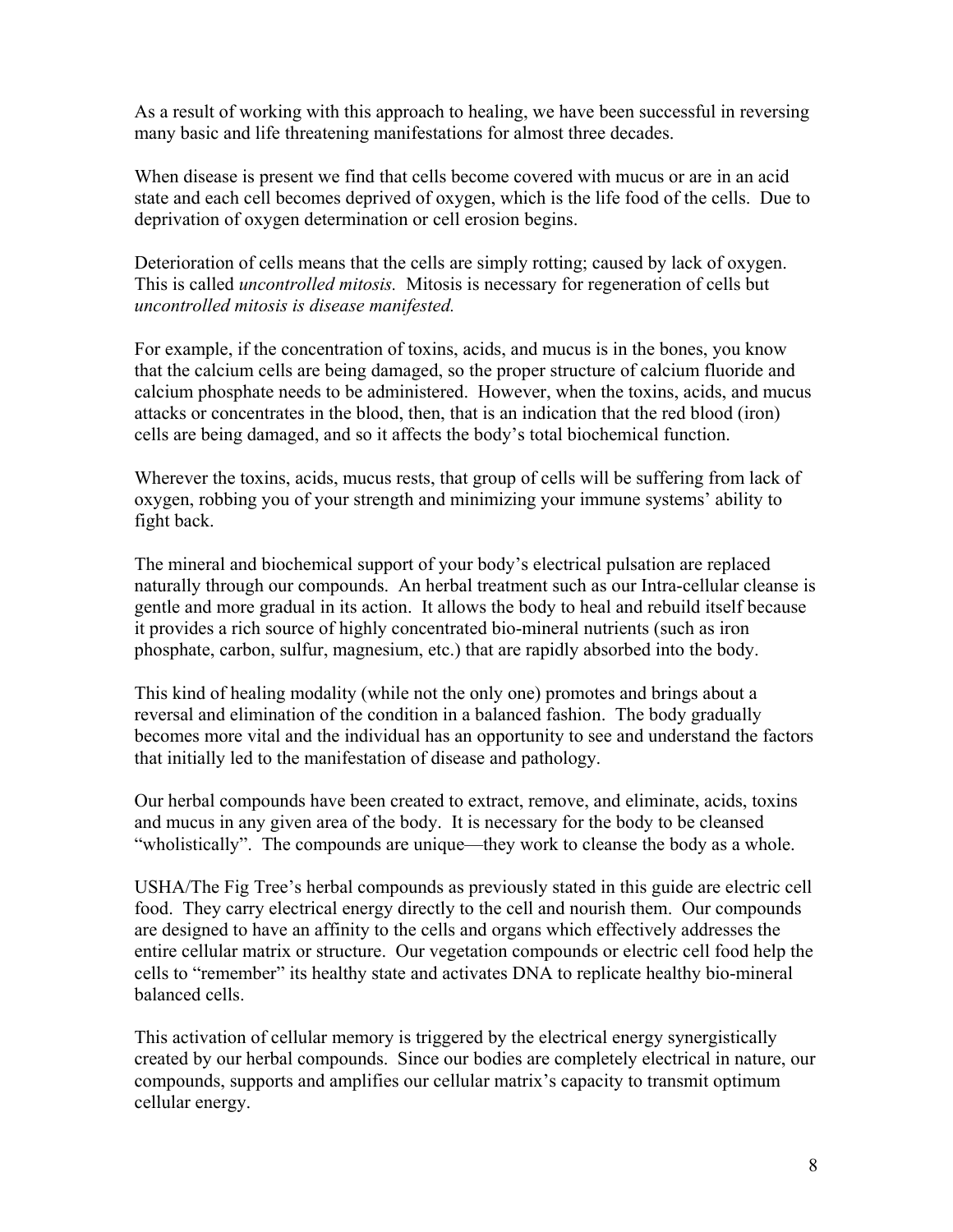The suite of vegetation cell food we've created are not only the highest grade of organic minerals, they work synergistically with your genetic structure.

For example, Iron is one of our most important organic minerals and compound nutrient. Iron nourishes the blood and the cells and is a major component of the immune system. *Inorganic Iron such as Ferrous Oxide cannot be assimilated (a commonly used form of Iron that comes directly from a mineral, again an inorganic substance).* 

The Iron we introduce to you via our Intra-Cellular Cleansing program is consistent with Life. It is *Iron Phosphate NOT Ferrous Oxide***.** While both contain Iron, the Iron Phosphate is found in the plant and herb kingdom and in YOU. It is contained only in living structures, and is therefore *ORGANIC*. *Organic means that Iron is in combination with Carbon, Hydrogen, and Oxygen.* This is the chemistry of Life.

Having this type of chemistry C, H, O (Carbon, Hydrogen and Oxygen) enables Iron Phosphate to assimilate well in the body.

Why? Because unlike Ferrous Oxide which comes directly from the earth; *DOES NOT ASSIMILATE*. Whereas, Iron Phosphate is derived and extracted from the plant and herb kingdom and *DOES ASSIMILATE, because it contains Carbon, Hydrogen, and Oxygen.*

This organic Iron Phosphate is both magnetic and electrical. Both are essential and important to life.

The electrical nature of Iron makes it an important nerve and brain food. This magnetic quality and nature of iron makes it attractive to every other organic element. So when you ingest Organic Iron, you are automatically ingesting many nutrients necessary and critical for reversal and elimination of disease.

The Iron based herbal compound we produce such as our *MAYA* product provides your body with over 14 key organic (carbon-hydrogen-oxygen) plant and herb based minerals.

Our suite of vegetation cell food products not only contain Iron Phosphate, they are derived from electrically charged tropical plants and herbs; some of which come from tropical Africa, Honduras, the Caribbean, other Latin American countries and the United States.

The plants and herbs contained in our vegetation cell food compounds are highly electrical. Their molecular structure is complete and carbon-based. They will immediately assimilate and energize the body with the food provided for us by nature. Our compounds, provides you with necessary phosphates, carbonates, iodides and bromides…*The Food of Life!*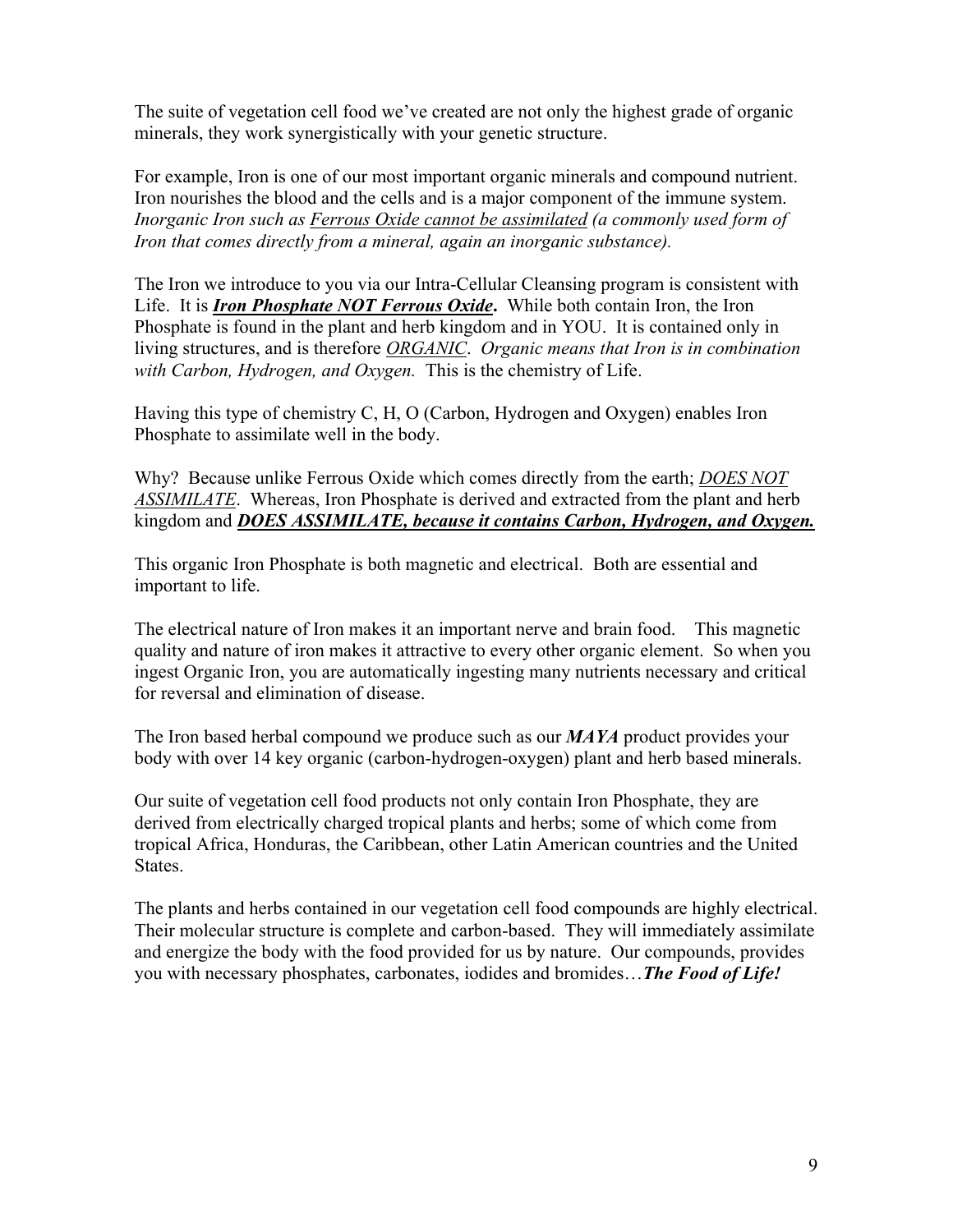## *Effects of Intra-cellular Cleanse on the Body*

If you are cleansing your body for the first time or even if you have experienced other detoxification treatments. We present the following information that you need to be aware of:

- The adult human body is composed of 100 trillion  $(100,000,000,000,000)$  + cells that carries a genetic blueprint. The natural and basic programming of each cell within the human body is to regenerate itself (average of 300 million cells per minute) to maintain a healthy balanced state. The innate intelligence of the body is what keeps it and all the systems in operation.
- Every cell has only one common genetic instruction: to follow the genetic programming and keep recreating (mitosis) themselves according to the genetic blueprint within DNA. Our Creator has wonderfully designed the human body with the capacity for self-healing or self-regeneration of damaged or weathered tissues once its natural energetic bio-mineral balance is achieved and maintained.

Throughout the years, the stress, pressure of urban living coupled with our own ignorance, as we sometimes blindly follow cultural food choices, attitudes, and tradition that over the long haul (as urban dwellers) work contrary to our natural physiological balance and serve us not. This aspect of urban living, over time, suppresses our body's innate intelligence and forces it to adapt our natural body system functions "unnaturally".

Due to the body's self-regulating capabilities the body adapts its normal functions to compensate for the affects of bio-mineral deficiency and imbalance that create inevitable symptoms and eventually manifest as disease.

### *Common Signs & Symptoms of Bio-Accumulation that Creates Imbalance in the Body:*

- Lack of energy and fatigue
- Dull skin tone
- Skin irritations and sensitivity
- Headaches
- Foggy memory/concentration
- Flat (dull) iris color
- High body, breath, urine or stool odor
- Severe nutritional deficiency and mineral imbalance that perpetuates malaise and eventually manifest in a disease or pathology.
- Overeating and/or weight gain
- High Cholesterol
- Sluggish/Stressed Nervous system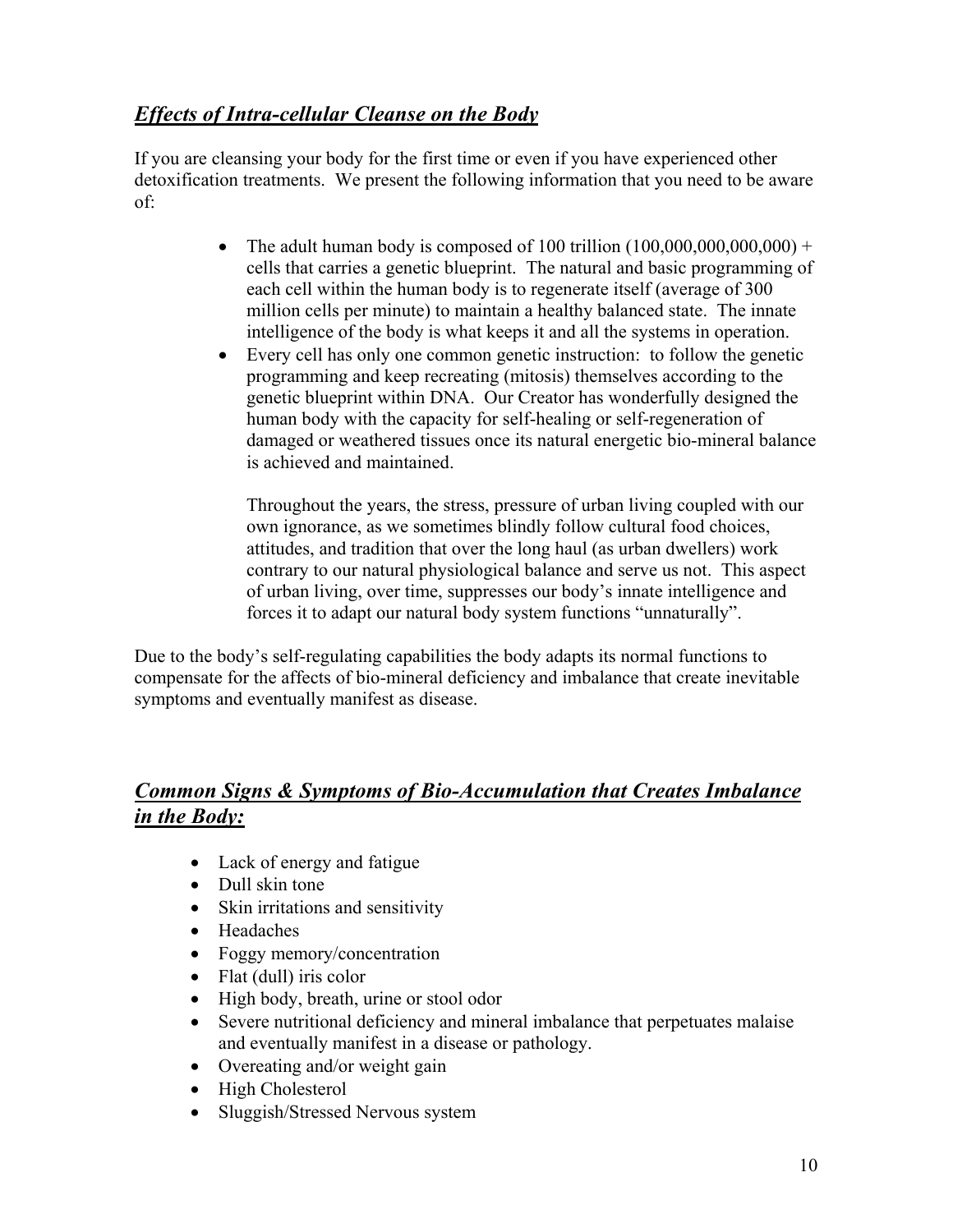- Free radical (cellular) damage
- Poor circulation and numbness
- Joint & Muscle Pain
- Hormonal imbalance(s)
- Poor Lymphatic function
- Cysts, lumps or fibrous tissue manifestations
- Insomnia
- Enzyme deficiency
- Toxemia

#### *TOP NINE (9) LEADING CAUSES OF DISEASE (In order of what causes the most disease)*

- (1) Negative/suppressed emotions
- (2) Vaccines
- (3) Antibiotics
- (4) Acid forming diet (all meats, poultry, dairy and most oils)
- (5) Heavy metals such as lead and mercury and other toxic metals used in dental amalgams fillings
- (6) Lack of enough water
- (7) Processed foods
- (8) Chlorine or Fluoride in water
- (9) Chemicals in food such as pesticides, insecticides, herbicide, etc.

#### *TOP TEN KILLERS IN OUR COMMUNITY*

- (1) Heart Disease
- (2) Cancer
- (3) AID/HIV Virus
- (4) Strokes
- (5) Homicide
- (6) Accident
- (7) Diabetes
- (8) Pneumonia
- (9) Pulmonary disease
- (10) Infant deaths

It is important that you know that as your body progressively cleanses and detoxify years of accumulated toxins, acids, and mucus you may experience symptoms that you may have had as you descended the steps to wherever you may be today; especially if those symptoms have been suppressed with antibiotic or steroidal drugs.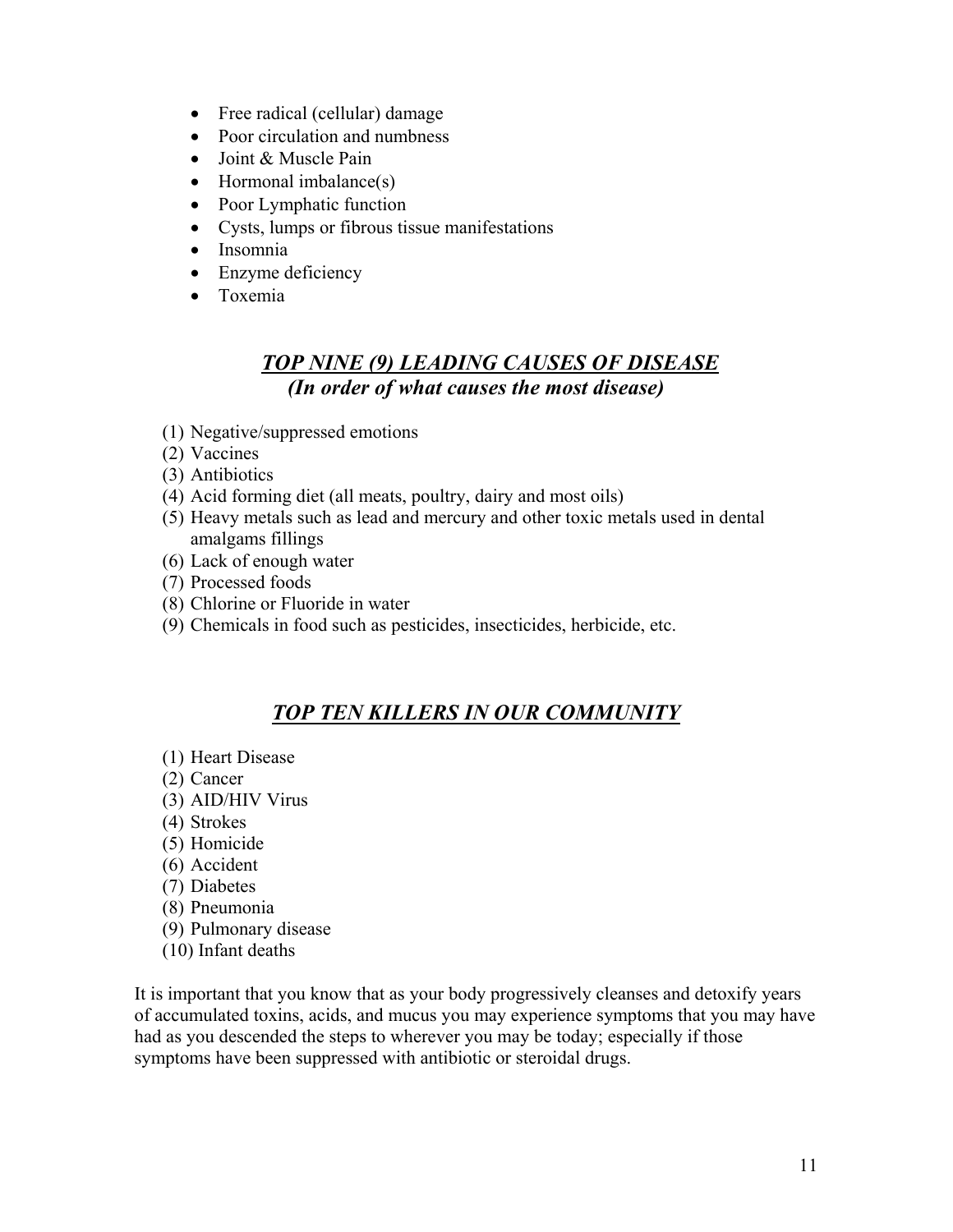These old pains or discomforts are healing symptoms and are in essence a very good sign that the body is indeed regaining its balance, and unearthing old underlying imbalances that had been suppressed in tissues and organs.

If this is your *first* Intra-Cellular systemic (whole body) cleanse, as your body cellular matrix is being cleansed and rinsed, feeling *unwell* for the first few days is not uncommon. This is the precursor of a "healing crisis".

## *THE ROAD TO REVERSING AND ELIMINATING SEVERE NUTRITIONAL DEFICIENCY AND MINERAL IMBALANCE IN THE BODY OFTEN BEGINS WITH A HEALING CRISIS…*

As you move toward better health with our Intra-cellular Cleansing program along with better nutrition, healing begins to manifest. However, as part of the cellular healing process the body will begin to rid itself of toxins, acids and mucus residues which have built up and accumulated in your body over the years. At this beginning juncture, you must "innerstand" that the healing process usually does not occur without repercussion.

During the initial phase of healing, as your body begins to repair and rebuild internal organs and tissue. You may experience headache, uneasiness, flu-like symptoms and fatigue. It is important that you adequately rest during this time. These symptoms will pass as your body begins to normalize. This process is call *retracing*. *You may feel worse before you feel better.* 

For example, if you used to get skin rashes, the rashes may reappear or get worse for a period of time as your body eliminates toxins through the skin. Additionally, you may experience an initial increase in urination, or you may feel more nervous. In actuality, you are not getting worse, you are actually getting better. As your treatment progresses, you will reach a plateau of better health and wellbeing in a more energetic way.

The body has an inherent desire for perfect health. We have the ability to earn our way back to that state, no matter how "normal" or bad our health is now.

In the meantime, the body must go through an elimination process to achieve balanced health. As already stated, (but repeated for emphasis) this process is often referred to as a "healing crisis". Expect ups and downs throughout your Intra-cellular cleansing process as it takes a while to reverse and eliminate disease energy in the body.

In a healing crisis, every body system works together to eliminate waste products and set the stage for regeneration, revitalization and refortification of the bodies cellular matrix. Old tissues are replaced with new ones while body organs are regenerated.

A disease occurs when the body cannot make it through its natural healing crisis for one reason or another. Most often is due to a lack of commitment necessary from the individual that causes an abortion of the natural healing process. The body is therefore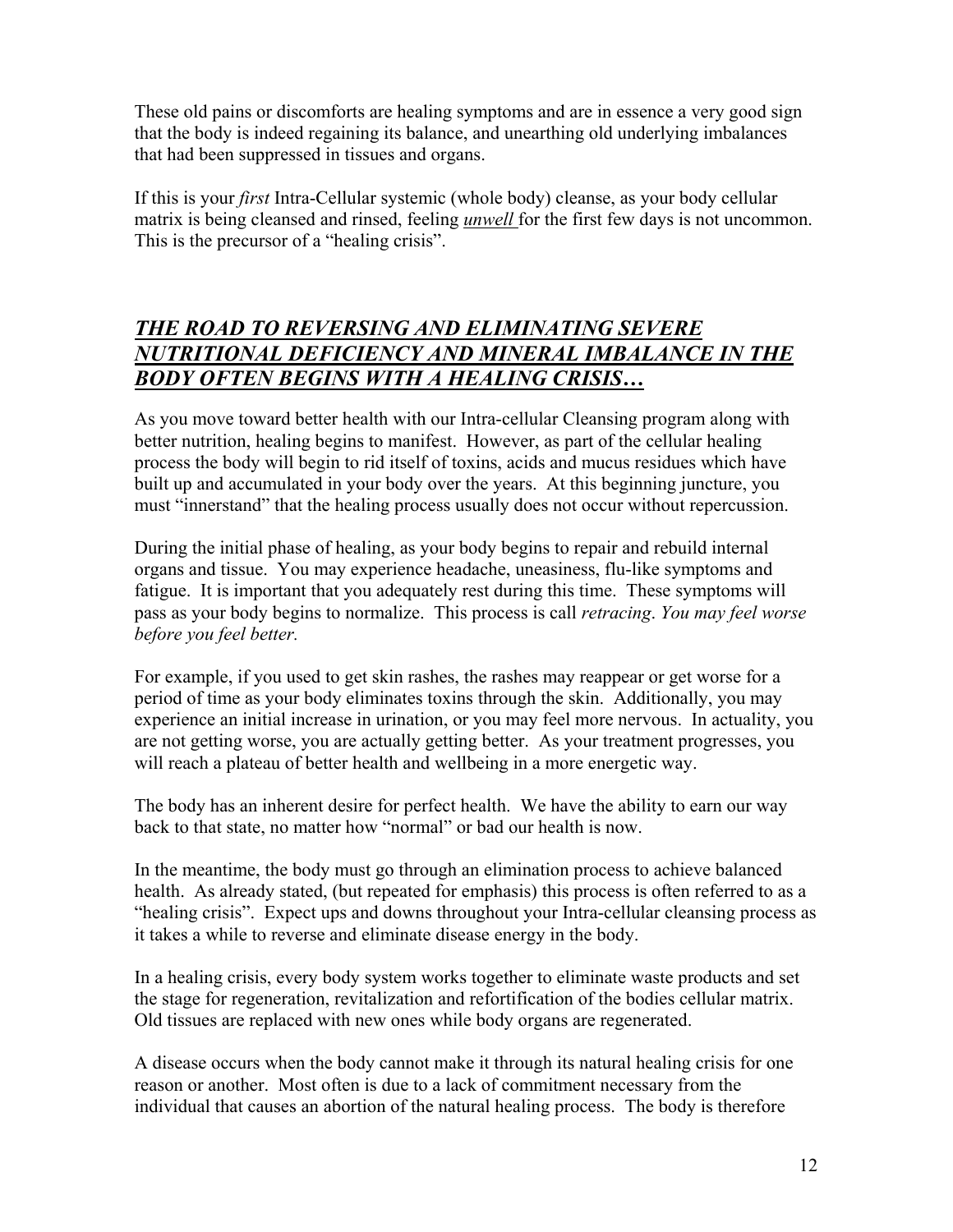"locked" energetically speaking into a destructive state and shuts down physically, emotionally, mentally, and spiritually.

During the healing crisis, it is important that you *not* suppress these temporary symptoms with drugs or the healing process may become interrupted.

Symptoms of the healing crisis may at first be identical to the disease it is meant to heal. However, there *is* an important difference: *elimination*. An Intra-cellular cleanse purifying process is underway and stored wastes are in a free-flowing state. The body, mind and pain spirit are no longer "locked". Though sometimes pain and symptoms during the healing crisis are more intense than that of the actual manifestation of disease state; know that it is temporary and necessary.

 The healing crisis ill usually brings about past conditions and personal issues. People often forget the disease, issues or injuries they have had in the past (emerge as cellular memory being activated and released) but are usually reminded during the crisis so that they can purge and heal their *"unfinished" business*. This arises in whatever order the body is capable of handling at that time.

During a healing crisis, physical reactions could include skin eruptions, nausea, headache, sleepiness, unusual fatigue, constipation, diarrhea, head or chest cold, ear infections, boils, or any other way the body uses to loosen and eliminate toxins. An initial healing crisis usually lasts around three days but if the energy of the individual is low, it may last a week or more.

Note, that, for an effective Intra-cellular cleanse your body needs (green vegetable) juices, and especially water to help carry off the toxins. As your body seeks to establish biomineral balance, it needs rest. This is certainly a time to be especially kind to self mentally, emotionally, physically, and of course spiritually (perhaps through meditation, stillness and/or silence).

To completely reverse and eliminate every bio-mineral imbalance in the body, one healing crisis is not always enough. An individual in a chronic "locked" disease or imbalanced state may have to go through cycles of healing crisis, with each one improving the condition. It is important to innerstand that since it has taken time to develop a chronically diseased state, time *is* required to release and let go of the "locked" energy piece by piece. It's like peeling the layers of an onion.

It is not unusual for an individual to experience a healing crisis after feeling their very best and energized. Often this good feeling sets the stage for the elimination process to begin and/or continue. The whole body gets into action. Most people experience an energy boost at the beginning of their Intra-cellular cleanse until the toxins, acids, and mucus accumulated in the body starts dumping into the bloodstream and colon for elimination.

With more serious pathologies, it is possible to experience many small healing crisis' before the system can become healthily balanced. Everything must be considered and given its proper place in the build-up to a healing crisis. One should expect it and work with the body, not resentfully against it.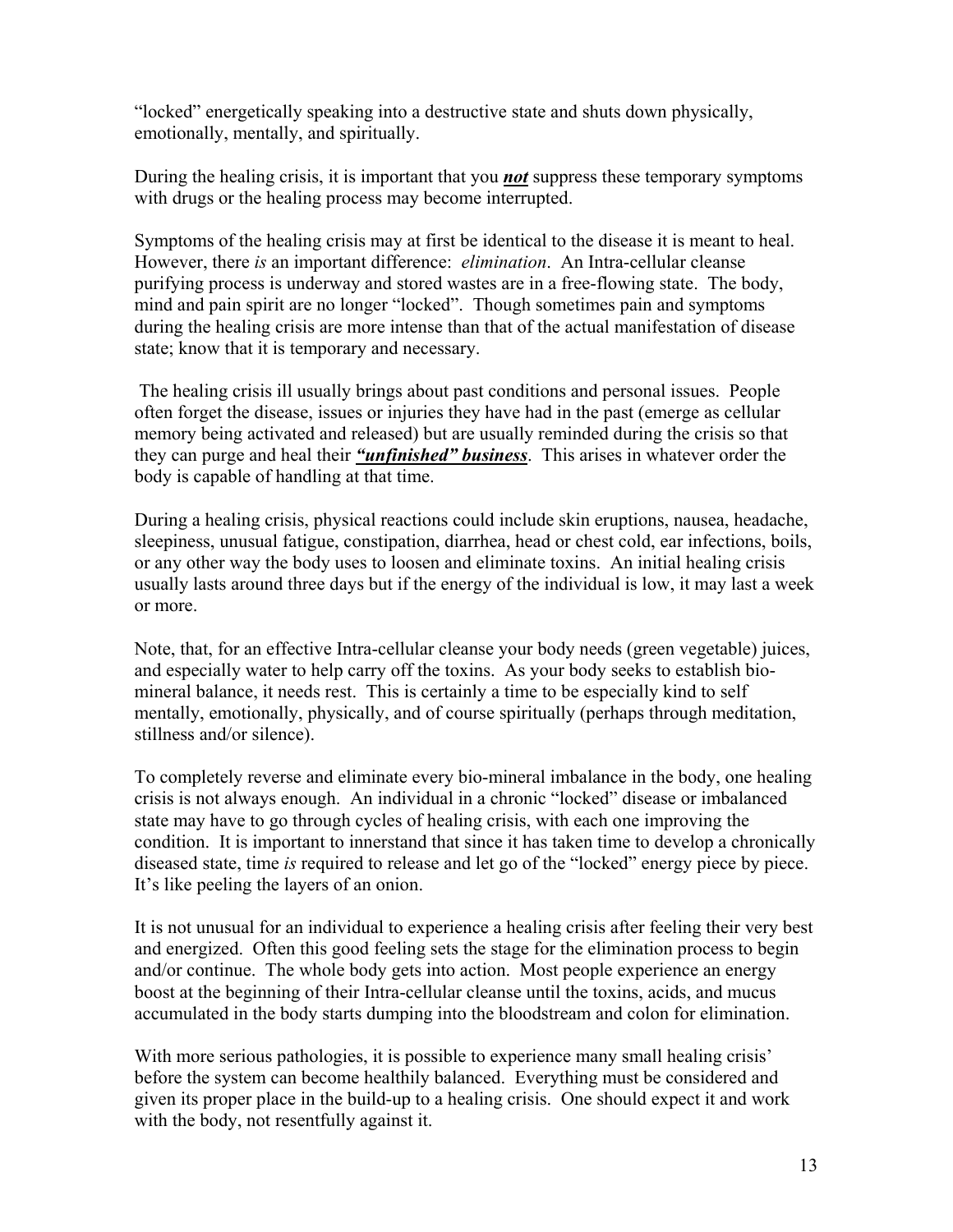## *ADDITIONAL INFORMATION ON THE PROCESS OF HEALING— MECHANISM OF REVERSING & ELIMINATING PATHOLOGY*

#### *CONSTANTINE HERING, M.D. (1800-1880)*

#### Hering's Law of Cure

Constantine Hering, M.D. (1800-1880) observed that healing occurs in a consistent pattern. He described this pattern in the form of three basic laws which homeopaths can use to recognize that healing is occurring. This pattern has been recognized by acupuncturists for hundreds of years and is also used by practitioners of herbalism and other healing disciplines.

According to the first of Hering's laws, healing progresses from the deepest part of the organism - the mental and emotional levels and the vital organs - to the external parts, such as skin and extremities.

Hering's second law states that, as healing progresses, symptoms appear and disappear in the reverse of their original chronological order of appearance. Homeopaths have consistently observed that their patients re-experience symptoms from past conditions.

 According to Hering's third law, healing progresses from the upper to the lower parts of the body. For instance, a person is considered to be on the mend if the arthritic pain in his neck has decreased although he now has pain in his finger joints.

As the symptoms change in accordance with Hering's Law, it is common for individual symptoms to become worse than they had been before treatment. If healing is truly in progress, the patient feels stronger and generally better in spite of the aggravation. Before long, the symptoms of the aggravation pass, and leave the person healthier on all levels.

Sadly, most conventional medical doctors treat each symptom as a unique and unconnected phenomenon. A person's skin rash generally would be treated with cortisone, thus suppressing it and, possibly, reactivating the person's asthma. The mentally ill person's new physical symptom is also suppressed, leading to a relapse of the mental illness.

#### **WHAT IS THE DIFFERENCE BETWEEN A HEALING CRISIS AND ILLNESS?**

There are symptoms during a healing crisis that may be confused with illness but the difference is that these symptoms are short in duration and move from one part of the body to another, from inside out and from top to bottom. There is usually a lack of appetite and may be a fever. Illness is a very different scenario where one or more of the organs are not working well, causing toxic build up of waste material that *can't* get out.

There is fear during illness, a feeling of being out of control as opposed to the prevailing feeling during a healing crisis that underneath all the symptomology everything is working just the way it should and everything is really OK. The reversal process is another part of the healing crisis. It is necessary to revisit each step the body has been through that brought it to its current state of disease. People learn from an early age that symptoms are bad and should be stopped or suppressed; not necessarily so in reversing and eliminating disease.